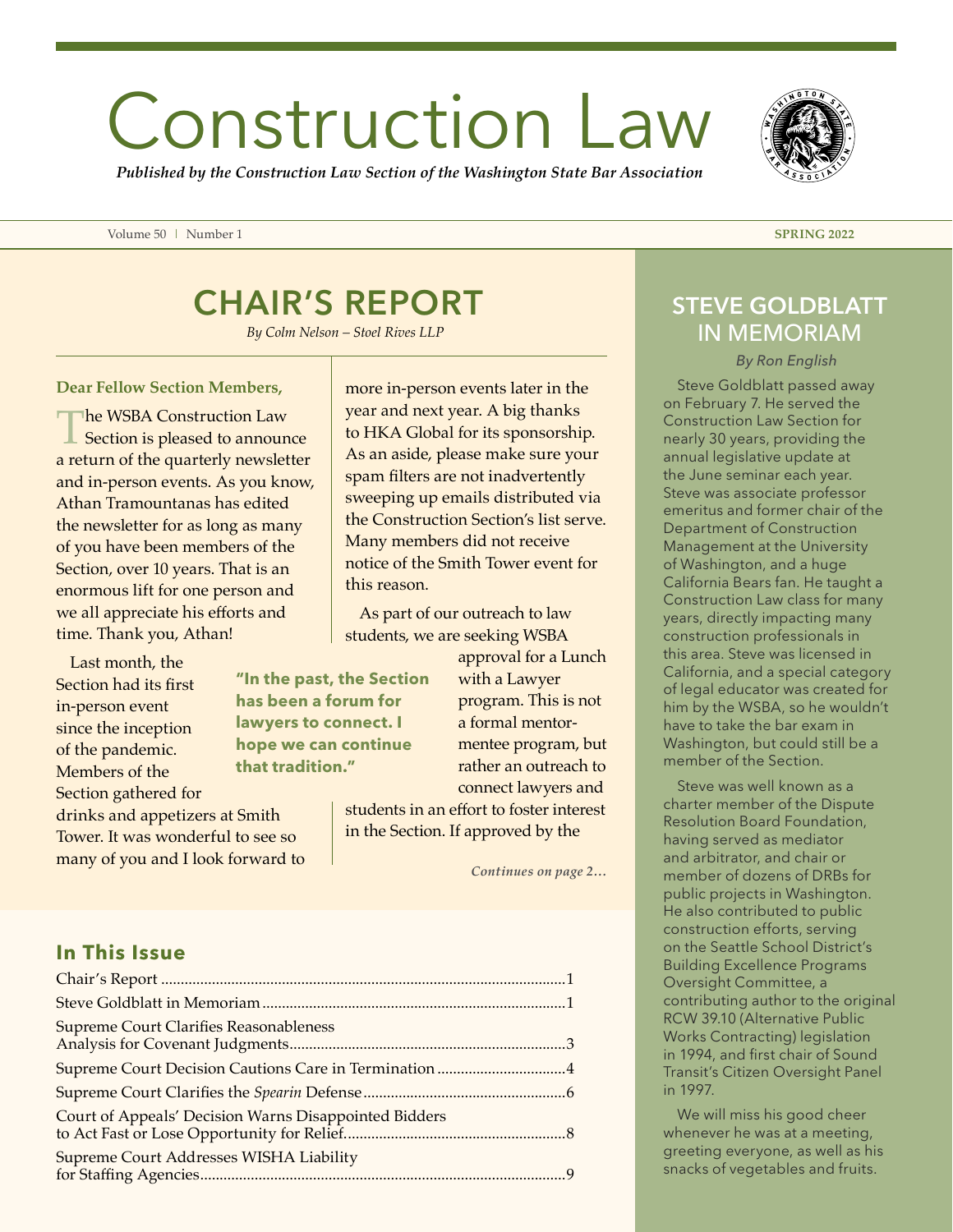#### **Construction Law Section**  2021 - 2022

#### **EXECUTIVE COMMITTEE**

**Chair: Colm Nelson** Stoel Rives LLP 600 University St Ste 3600 Seattle, WA 98101-4109 colm.nelson@stoel.com

**Chair Elect: Jennifer Beyerlein** Lane Powell PC 1420 5th Ave Ste 4200 Seattle, WA 98101-2375 beyerleinj@lanepowell.com

**Vice-Chair: Bart Reed** Stoel Rives LLP 600 University St Ste 3600 Seattle, WA 98101-4109 bart.reed@stoel.com

**Secretary: Allison Murphy** Groff Murphy PLLC 300 E Pine St Seattle, WA 98122-2029 amurphy@groffmurphy.com **Treasurer: Seth Millstein** Pillar Law PLLC 1420 5th Ave Ste 3300 Seattle, WA 98101-2426 seth@pillar-law.com

*Past Chairs* **Ron English** (2005-06) **Bob Olson** (2006-07) **Andrew Maron** (2007-08) **Bryan Caditz** (2008-09) **Robert H. Crick, Jr.** (2009-11) **Thomas H. Wolfendale** (2011-12) **Joseph Scuderi** (2012-13) **Thomas P. Larkin II** (2013-14) **Scott Sleight** (2014-15) **John Evans** (2015-16) **Marisa Bavand** (2016-17) **Athan Tramountanas** (2017-18) **Jason Piskel** (2018-19) **Amber Hardwick** (2019-20) **Brett Hill** (2020-21)

#### **COMMITTEE MEMBERS AT-LARGE**

#### *Term Ending 2022*

**Brian Guthrie** Ashbaugh Beal LLP 701 5th Ave Ste 4400 Seattle, WA 98104-7031 bguthrie@ashbaughbeal.com

**Rick Wetmore** Dunn & Black, P.S. 111 N Post St Ste 300 Spokane, WA 99201-4911 rwetmore@dunnandblack.com

**Masaki James Yamada** Ahlers Cressman & Sleight PLLC 999 3rd Ave Ste 3800 Seattle, WA 98104-4023 masaki.yamada@acslawyers.com

#### *Term Ending 2023*

**Todd Henry** Inslee Best Doezie & Ryder, P.S. 10900 NE 4th St Ste 1500 Bellevue, WA 98004-8345 thenry@insleebest.com

**Bryce Sinner** Landerholm PS PO Box 1086 Vancouver, WA 98666-1086 bryce.sinner@landerholm.com

**Scott W. Campbell** Wallace Campbell PLLC 1700 7th Ave Ste 2100 Seattle, WA 98101-1360 scampbell@wallacecampbell.com

#### *Term Ending 2024*

**Lena Holohan** 1191 2nd Ave Ste 400 Seattle, WA 98101-2997 lena.holohan@arup.com

**Paige Spratt** Schwabe Williamson Wyatt PC 700 Washington St Ste 701 Vancouver, WA 98660-3338 pspratt@schwabe.com

**Geoffrey Palachuk** Perkins Coie 1201 3rd Ave Ste 4900 Seattle, WA 98101-3095

*Newsletter Editors* **Colm Nelson & Evan Brown** Stoel Rives LLP 600 University Street, Ste. 3600 Seattle, WA 98101

#### *BOG Liaison*

**Serena Sayani**  Stokes Lawrence PS 1420 5th Ave Ste 3000 Seattle, WA 98101-2393 serena.sayani@stokeslaw.com

*Young Lawyers Liaison* **Travis Colburn** Ahlers Cressman & Sleight PLLC 1325 4th Ave Ste 1850 Seattle, WA 98101-2571

*Chair's Report …continued from page 1*

WSBA, more information will follow about the program in the next newsletter. We may expand the outreach to young lawyers as well.

The Section hosted our annual mid-year CLE as a webinar on Friday, June 10, 2022. Co-chaired by Ron English and Bart Reed, this CLE was focused on construction law updates, public works issues and judicial perspectives on litigation. Attendance was excellent this year, and we appreciate all who attended.

Thank you to those who have drafted articles in the past and/or who have previously volunteered for the Section, including past chairs Brett Hill and Ron English, who remain actively engaged.

**"…I hope all our members and their families are happy and healthy and have found ways to navigate successfully through these challenging times."**

Please continue to write articles and present!

Lastly, I hope all our members and their families are happy and healthy and have found ways to navigate successfully through these challenging

times. In the past, the Section has been a forum for lawyers to connect with one another and build relationships, even friendships. As we work from home and/or transition back to the office, I hope this Section can continue that tradition. We will all be better for it.

*This is a publication of a section of the Washington State Bar Association. All opinions and comments in this publication represent the views of the authors and do not necessarily have the endorsement of the WSBA or its officers or agents.*

**CONSTRUCTION LAW** SPRING 2022<br>CONSTRUCTION LAW SPRING 2022<br>**2 CONSTRUCTION LAW SECTION**  1325 Fourth Avenue, Suite 600 | Seattle, WA 98101-2539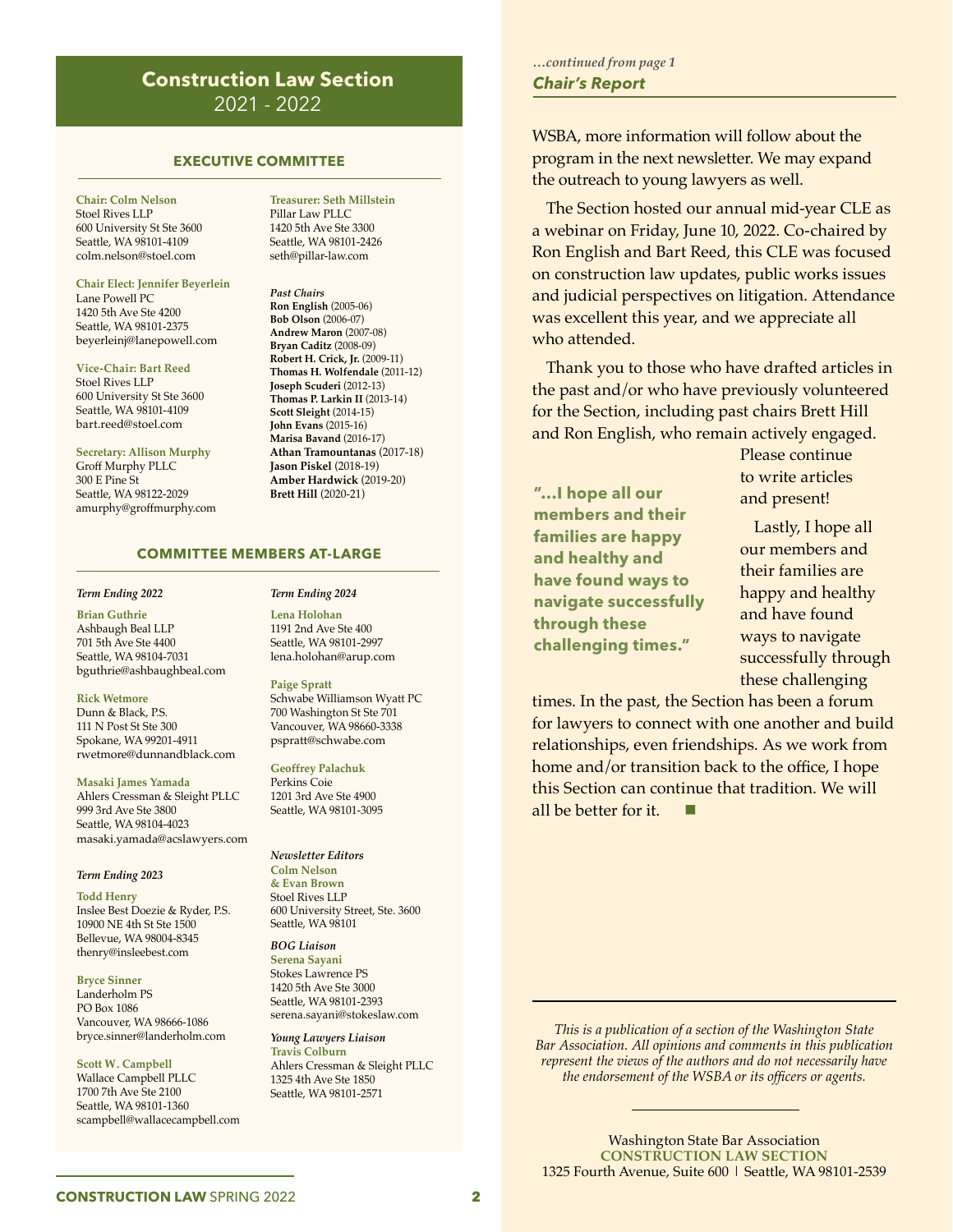*Supreme Court Clarifies Reasonableness Analysis for Covenant Judgments Woods v. Milionis Construction, Inc.* (198 Wn.2d 105, 492 P.3d 813 (2021)) *By Seth Millstein*

O**n Aug. 5, 2021** the Washington Supreme Court handed down a 35-page opinion involving what Justice Stephens called "the 'familiar' covenant judgment arrangement" in *Woods v. Milionis, Inc. et al*, No. 98791-2. The *Woods* case is highly instructive for any attorney considering this path forward in a construction defect ("CD") case, followed by an assignment and subsequent bad faith claim against the carrier.

In 2015, Anna and Jeffrey Woods ("Woods") contracted with Milionis Construction, Inc. ("MCI") to build a single-family residence in Newman Lake, Washington. Judge Fearing, who dissented from the other two Court of Appeals judges on the panel, referred to the project as a "dream house turned into a nightmare."

In this case, the "nightmare" arrived on several levels for the Woods. First, there was the issue of faulty workmanship, leaving the house "substantially incomplete," and "open to the elements going into the winter months," coupled with multiple structural defects. Second, the "nightmare" involved what occurred during litigation.

The Woods sued MCI and its principal in 2016. MCI's insurer, Cincinnati Specialty Underwriters ("Cincinnati") appointed panel counsel to defend its insured. Expert evaluations varied, regarding remediation of damages and cost to complete. Plaintiffs' expert arrived at \$2.7 million as the cost to complete and repair. Defendants' expert estimated the same work would cost \$1.2 million. However, with \$800,000 remaining in the contract, the total amount due could also arrive at around \$400,000.

The highest settlement authority Cincinnati provided after the *third* mediation was \$60,000, less than twenty percent of panel counsel's requested authority. The parties still agreed to a settlement of \$399,000, contingent on Cincinnati's agreement to fund it.

Cincinnati refused, claiming that the damages in question were excluded from MCI's policy. Still, Cincinnati did increase settlement authority from \$60,000 to \$100,000, attaching a "familiar" refrain to this new offer: a declaratory action would be filed in federal court if the Woods refused to settle.

The Woods were not impressed, and they rejected the offer. Cincinnati filed for declaratory relief. Three months prior to arbitration in the underlying CD case, Cincinnati moved for summary judgment regarding coverage responsibilities. Cincinnati's motion was based on perhaps the most "familiar" coverage limitation we all face: the "your work" exclusion bars coverage for damage to MCI's own work. Cincinnati also argued its policy excluded coverage for "derivative liability" for subcontracted work since MCI failed to verify its subcontractors' liability insurance. Cincinnati's motion regarding its duty to defend was denied. The court also found questions of fact regarding its duty to indemnify since the underlying suit "has not yet concluded."

Prior to arbitration, Plaintiffs spent \$200,000 to repair certain defects, increasing their potential net recovery; Plaintiffs also received

the results of a forensic accounting, which further increased MCI's exposure. One week before arbitration, Woods and MCI entered into a covenant judgment. The parties stipulated that damages were \$1.7 million. Shortly after, the parties filed a joint motion in Spokane County Superior Court for entry of the stipulated judgment. A reasonableness hearing occurred one month later. Cincinnati filed a nonparty motion to intervene several days prior, allowing Cincinnati to argue that the real settlement value of the case was \$399,000. The Woods countered that their damages exceeded \$2 million, further noting liability was undisputed, and MCI was not judgment proof. Ultimately the trial court granted the motion in light of the nine *Chaussee* factors,

**The** *Woods* **case is highly instructive for any attorney considering this path forward in a construction defect ("CD") case, followed by an assignment and subsequent bad faith claim against the carrier.**

> agreeing that \$1.7 was a reasonable settlement amount.

Cincinnati appealed. In a 2-1 unpublished opinion, the Court of Appeals panel held that the trial court abused its discretion.

The Washington Supreme Court unanimously reversed the Court of Appeals' decision, holding instead that the trial court did not abuse its discretion when it: (a) properly conducted the reasonableness hearing; (b) evaluated varied and conflicting evidence of contract damages; and (c) evaluated

*Continues on page 4…*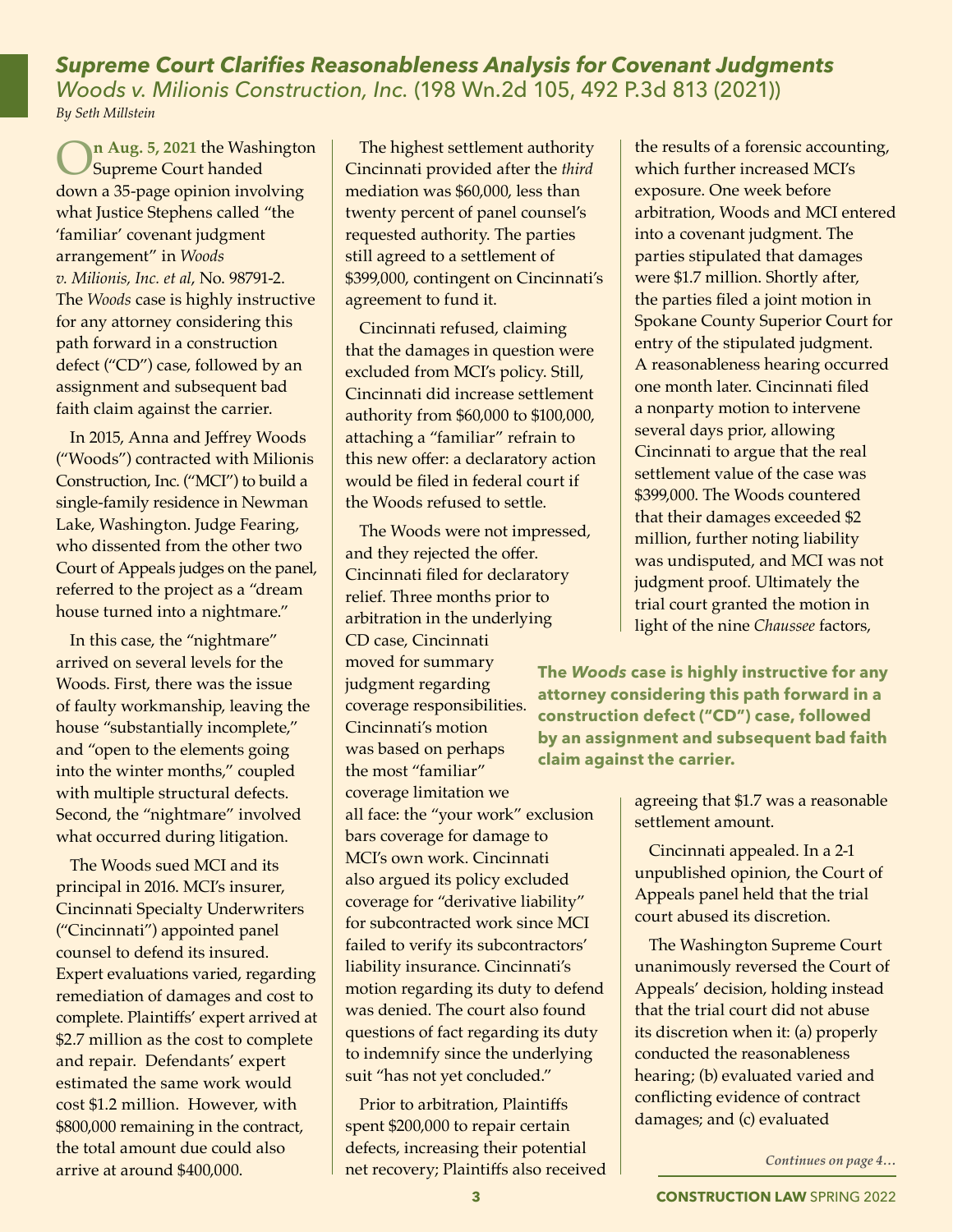plaintiffs' extracontractual claims as well as allowable attorney fees.

For a plaintiff's attorney or personal counsel for defense, before considering the covenant judgment route, it is critical to review the entire *Woods* decision. Justice Stephens provided a comprehensive roadmap for the process, starting with the reasonableness hearing under RCW 4.22.060, diving into the *Chaussee* factors, and the shifting of burdens that occur in such cases. The Supreme Court specifically noted *Water's Edge Homeowners Association v. Water's Edge Associates*, 152 Wn. App. 572, 216 P.3d 1110 (2009). That

case related to accusations of collusion in a subsequent bad faith action against the carrier, when a covenant judgment for \$8.75 million was deemed *unreasonable* in a case where defense counsel predicted a "worst case scenario" of \$250,000-\$350,000. *Id*. at 599. In *Woods*, the situation was nowhere near comparable. The Woods presented competent evidence that their damages could well exceed \$2 million. Then, during the reasonableness hearing, the trial court took into account the merits of liability and defense theories (*Chaussee* factors two and three), and the fact MCI was not judgment proof, etc., noting that "no single

*Chaussee* factor" controls the trial court's ultimate determination.

It seems as if the only contrary argument Cincinnati could muster was that a lack of "serious negotiating" suggested "bad faith" in this case. Our Supreme Court was not impressed, nor was it impressed with the two judges who ruled in favor of overturning the trial court's reasonableness hearing. If two-thirds of the Court of Appeals can "misapprehend" issues in these areas, any practitioner can too, making it essential to review *Woods* carefully if you are considering a jog down this "familiar" path.

## **Supreme Court Decision Cautions Care in Termination**

*Conway Const. Co. v. City of Puyallup* (197 Wn.2d 825, 490 P.3d 221 (2021)) *By Matthew Gurr – Groff Murphy PLLC*

**In** Conway Const. Co. v. City of<br>Puyallup, 197 Wn.2d 825, 490 **n** *Conway Const. Co. v. City of*  P.3d 221 (2021), the Supreme Court of Washington considered several issues related to whether the City of Puyallup properly terminated a contract for default. As a matter of first impression, the court also considered whether the city was entitled to an offset of costs for defective work discovered after termination.

The overall takeaway in this case is that there may be a potential shift toward contractor-friendly decisions by a court that tends to favor public owners. However, it could be that the actions of the City, in failing to meet with the contractor, or even review Conway's attempts to cure prior to termination,

were especially concerning to the court. Regardless, it provides further framework for contractors performing under public contracts and reinforces the implied duty of good faith and fair dealing, as well as the burden placed on a public entity to show that its default termination of a contract is justified.

*Conway* arose from a public works project, in which the city of Puyallup contracted with Conway to build the nation's first arterial roadway with pervious concrete. The contract incorporated the Washington State Department of Transportation's ("WSDOT") Standard Specifications for Road, Bridge, and Municipal Construction

(the "Standard Specifications"). The city also drafted a second contract, specific to the public works project (the "Public Works Contract").

**…there may be a potential shift toward contractor-friendly decisions by a court that tends to favor public owners.** 

> During performance of the contract, several issues arose. The City of Puyallup issued multiple nonconformance reports to Conway, stating that some of Conway's work did not meet contract specifications. The City subsequently issued a notice of suspension, identifying nine contract violations. Under the terms of the contract, Conway had 15 days to remedy the alleged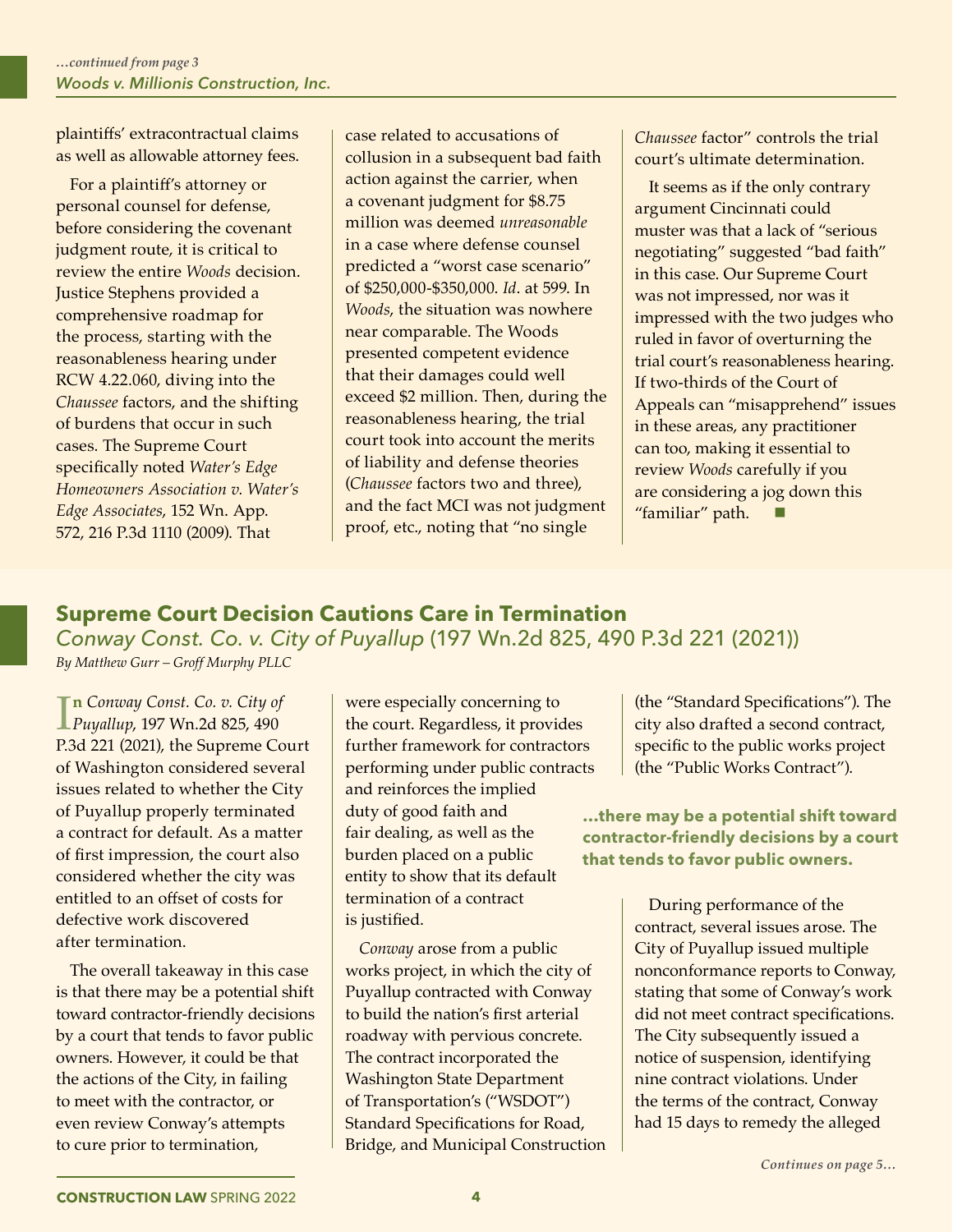violations. Conway took steps to cure the issues, including attempts to meet with the Puyallup city engineer. However, the City's engineer repeatedly refused to meet, or discuss the violations with Conway. Eventually, the City issued a final notice of termination for default and withheld further payment to the contractor. Several months after the termination, the City also found defective concrete panels that needed to be replaced.

Conway sued the City, arguing that the termination to default was improper and should be converted into a termination for convenience. At trial, the court found that the termination was, in fact, one for convenience. The City of Puyallup appealed the decision. The Court of Appeals mostly affirmed the trial court's ruling.

The court began its analysis by distinguishing between a termination for convenience and a termination for default:

"[a] termination for default must be based on good cause, such as the contractor's failure to meet the requirements of the contract." *See 5860 Chi. Ridge, LLC v. United States,* 104 Fed. Cl. 740, 755 (2012). "By contrast, a termination for convenience clause in a contract gives a public entity the "the right to terminate, 'at will,'" assuming no bad faith or abuse of discretion." *John Reiner & Co. v. United States*, 163 Ct. Cl. 381, 390, 325 F.2d 438 (1963).

The court further noted that the two types of termination resulted in two different financial consequences for Conway. If terminated for default, Conway would be forced to pay the City

for costs incurred in completing the project. On the other hand, if terminated for convenience, the contractor would be entitled to payment for work performed up until its date of termination.

In turning to the two contracts underlying the project, the court determined that the Public Works Contract prevailed over the Standard Specifications. As such, the terms of the Public Works Contract governed the termination. The court found this to be a crucial distinction because the Standard Specifications allowed Conway to remedy defects prior to the City issuing a default termination, while the Public Works Contract did not include a remedial provision. Further, the Public Works Contract "termination for default" clause stated that once the City determined that sufficient cause existed to terminate the contract, the City must provide written notice to the contractor and its Surety, indicating that the contractor breached the contract. The contractor would then have 15 days to cure the breach. Of particular importance, if the remedy provided was not to the satisfaction of the City of Puyallup, the city engineer possessed the authority to terminate the contract.

In applying the Public Works Contract, the parties disputed the correct standard for termination. The City argued that the trial court should only have asked whether the City was satisfied with Conway's attempts to remedy the breach. On the other hand, Conway argued that the appropriate test was whether Conway neglected or refused to correct the defective

work. By this standard, if Conway made any attempt at all to provide a remedy for the breach, the termination was improper.

The court determined that both parties' termination standards were correct. In so doing, the court found that the contract required that Conway show that it did not neglect its duty to remedy defective work. However, the contract also required that the City be reasonably satisfied with the contractor's attempt to cure. The City was further required to act in good faith when deciding whether it was "satisfied" with the contractor's efforts. In reviewing the trial court's findings, the court determined that the city engineer's failure to meet with Conway, or discuss the breach, equated to bad faith on the part of the City. As such, the City withholding its "satisfaction" from the contractor's attempt to cure was unreasonable.

Next, the court turned to the act of termination. The court noted that it was the City's burden to prove whether the termination was justified. In applying the standard put forth in the Public Works Contract, the court found that Conway did not, in fact, neglect its duty to cure the defective work. As a result, the City did not have the right to unreasonably withhold its satisfaction with Conway's efforts. Because the City failed to meet its burden of proof, the termination was converted to one for convenience.

On first impression, the court addressed the issue of whether the City was entitled to an offset for defective work found after the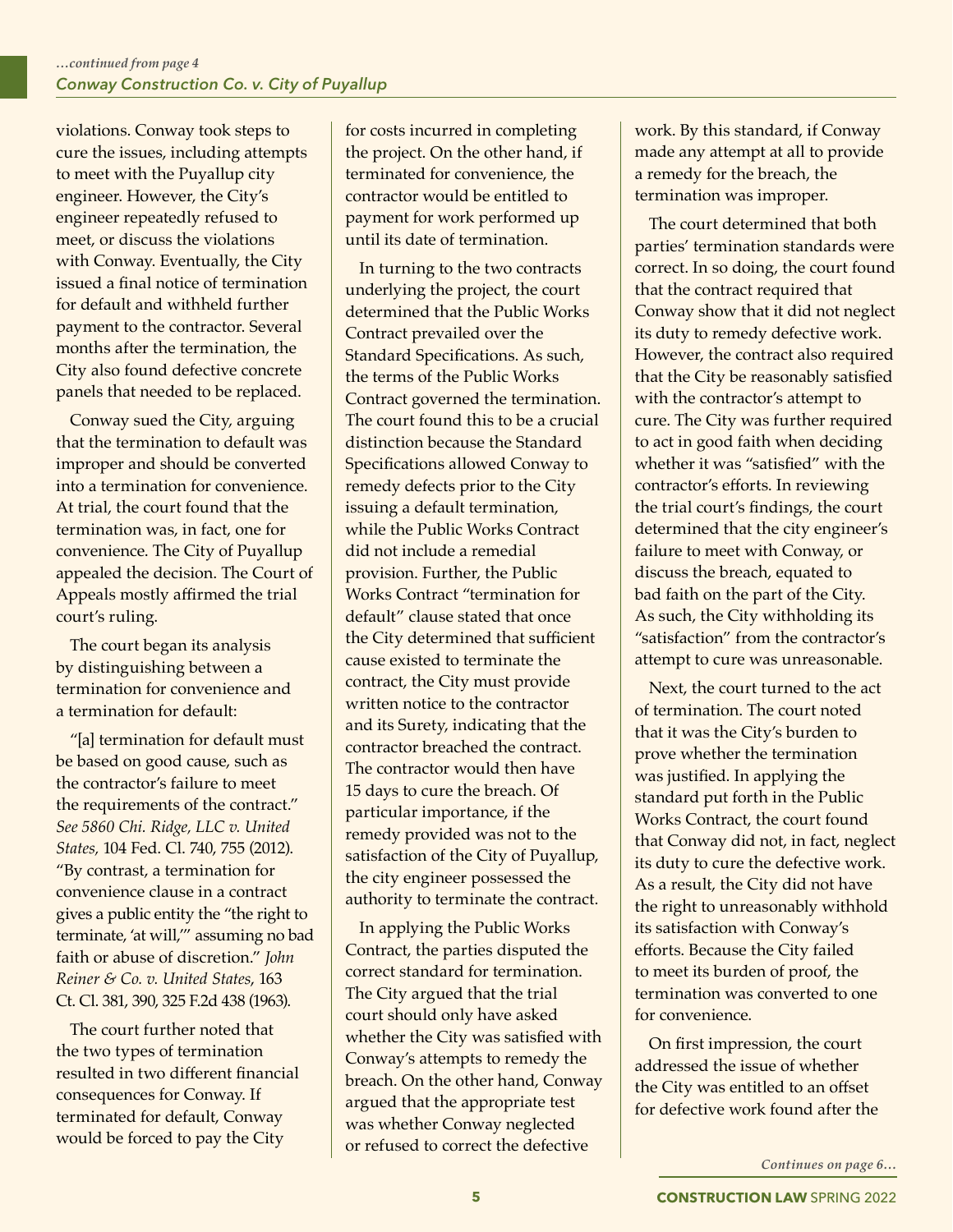#### *Conway Construction Co. v. City of Puyallup Continued from page 5*

termination, where the City failed to provide notice to Conway of the defective work. In finding against the City, the court applied the plain language of the Public Works Contract. The contract required that the City give notice to Conway of any defective work, which the City failed to provide. The City also did not give Conway an opportunity to cure the defective work. As such, the City was not entitled to an offset of costs.

Lastly, the court determined that Conway was entitled to attorney fees. The court first noted that RCW 39.04.240, allowed for attorney fees for public work contracts under specific circumstances. Regardless, the court found that Conway was eligible for attorney fees under provisions of the contract. In applying the "Disputes and Claims" clause, the plain language required that the prevailing party in any lawsuit pursuant to the contract be entitled to an award of its cost of defense. The Court reasoned that Conway was entitled to fees because RCW 39.04.240 was not an exclusive fee provision, nor did the contract clause waive Conway's right to fees under RCW  $39.04.240$ 

### **Supreme Court Clarifies the** *Spearin* **Defense** *Lake Hills Investments, LLC v. Rushforth Construction Co., Inc.* (198 Wn.2d 209, 494 P.3d 410 (2021))

*By Mark Barak – Stoel Rives LLP*

**The Washington Supreme Court** recently issued an important opinion regarding the application of the *Spearin* doctrine in Washington, reversing the Court of Appeals in *Lake Hills Investments, LLC v. Rushforth Construction Co.*, 198 Wn.2d 209, 494 P.3d 410 (2021). The court clarified the law regarding the defensive use of the doctrine, and practitioners should take note.

Lake Hills Investments, LLC is the developer of a multi-phased, mixed use project in Bellevue known as Lake Hills Village. Rushforth Construction Co., Inc. was the general contractor for four phases of the project. In 2014, Lake Hills notified Rushforth that it was in breach of contract due to all four phases being behind schedule and multiple defects in the work. Rushforth countered that Lake Hills' "concept" for the project was defective and the plans and specifications

for the project were not viable. Lake Hills filed suit. Rushforth ceased working and counterclaimed, alleging underpayment.

The jury found that Rushforth's work contained defects in six of the eight areas alleged. However, the jury also found that Lake Hills was responsible for the majority of the delays and had underpaid on the project.

**The court clarified the law regarding the defensive use of the doctrine, and practitioners should take note.** 

Rushforth ultimately received an award of \$9.2 million, \$5.8 million of which was for attorney fees and costs. Both parties appealed.

The Court of Appeals focused on Jury Instruction 9, which was for the *Spearin* defense of defective plans or specifications. The affirmative defense arose from the allegation that although Rushforth's work may have contained defects, Rushforth should not be liable for the defective work if Lake Hills' plans or specifications were defective and Rushforth properly followed them. The Court of Appeals held this jury instruction misstated the law because the defense applies only where construction defects result *solely* from defective or insufficient plans or specifications.

*Continues on page 7…*

## **WE NEED YOUR INPUT!**

The Construction Law Section newsletter works best when Section members actively participate.

We welcome your articles, case notes, comments, and suggestions concerning new developments in public procurement and private construction law. Please direct inquiries and submit materials for publication to:

Colm P. Nelson | Evan A. Brown Stoel Rives LLP 600 University St, Ste 3600 | Seattle, WA 98101 | (206) 624-0900 colm.nelson@stoel.com | evan.brown@stoel.com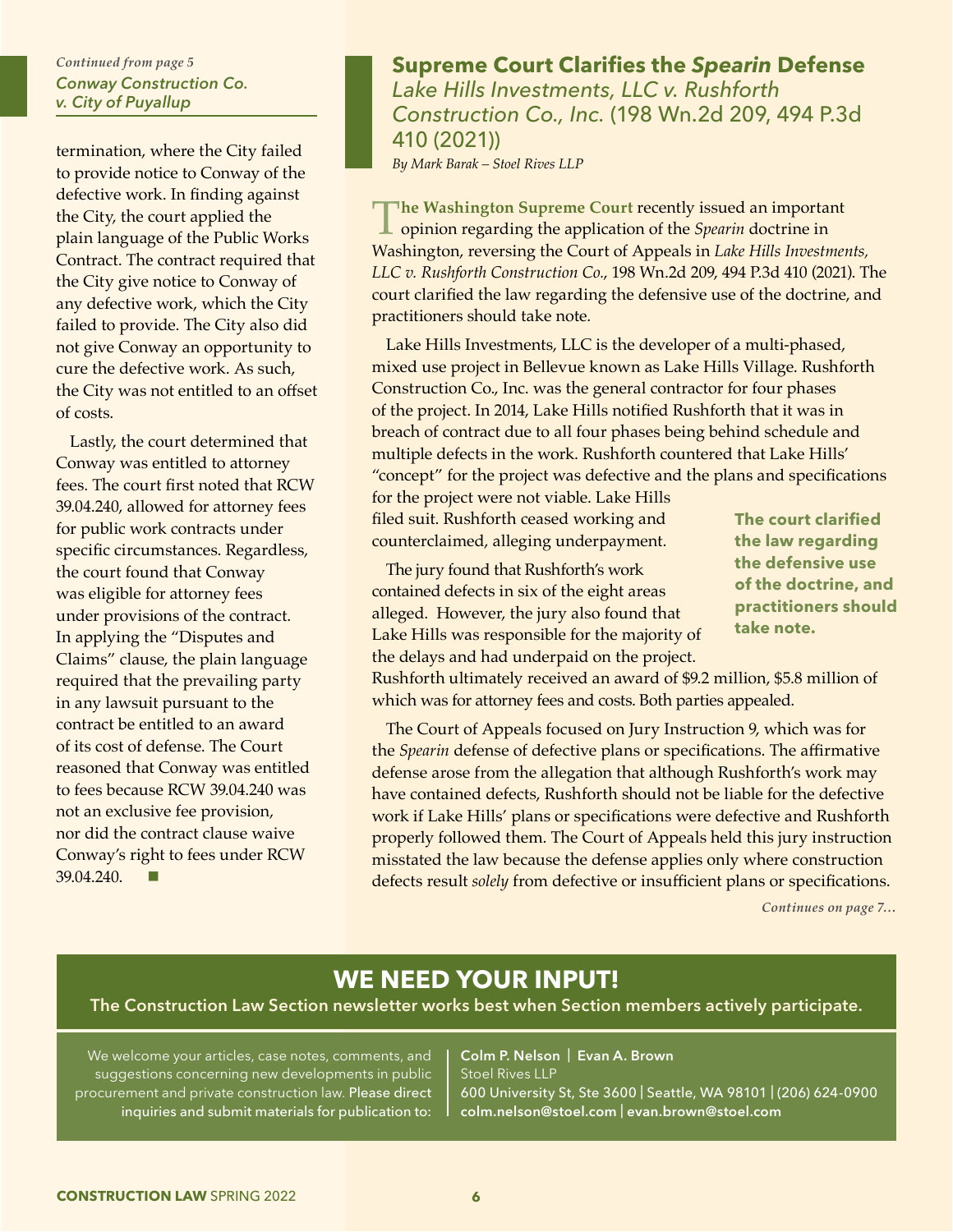That is, the Court of Appeals found that in order to be successful in its affirmative defense, Rushforth needed to prove that Lake Hills' defective designs were the sole cause of any of the defects. Jury instruction 9 did not contain the word "solely" (or, as the court noted, some other acceptable modifier).

The Supreme Court accepted review only on Jury Instruction 9. Although the court's focus was on whether Jury Instruction 9 needed to have the word "solely" in it, the bigger issue is whether the implied warranty of design accuracy serves as a complete shield from liability for a contractor, or whether a contractor's deficient work and failure to follow the plans and specifications permits a finding against the contractor. Citing *Paetsch v. Spokane Dermatology Clinic*, PS, 182 Wn.2d 842, 849, 348 P.3d 389 (2015), which, in turn, quoted *Anfinson v. FedEx Ground Package Sys., Inc.*, 174 Wn.2d 851, 860, 281 P.3d 289 (2012), the Supreme Court explained that prejudice is presumed if the instruction contains a clear misstatement of the law. However, if the instruction is merely misleading, then prejudice must be demonstrated by the party claiming such prejudice—Lake Hills, in this case.

The court discussed the owner's implied warranty of the adequacy of the plans and specifications, as well as the contractor's requirement to build in accordance with those plans and specifications. Typically, if a contractor follows the owner's plans and specifications, it will not be responsible for defects resulting from those plans and specifications. However, the contractor must,

among other things, establish that it performed the work in exact accordance with those plans and specifications.

After discussing a number of cases on the topic throughout the years, the court concluded that although a contractor will not be excused simply because unforeseen

difficulties are encountered, the contractor is not responsible for damages when there are errors in the specifications.

But the court went on to say that although the affirmative *Spearin* defense could be a complete shield, it only is a complete shield if the damage or defects were solely due to the design. The contractor is not entitled to a complete defense if the damage or defects were caused by a combination of design defect and deficient performance.

The court found that Jury Instruction 9 was potentially misleading because it failed to inform the jury that it could apportion liability to the parties by determining what percentage was caused by defective specifications and what percentage was caused by defective work. However, the court also found that Lake Hills failed to prove that it was prejudiced by the potentially misleading instruction. The court cited Jury Instruction 7, which instructed the jury to treat the claims of each party as a separate lawsuit, and Jury Instruction 8, which, when combined with the special verdict form, gave the jury the opportunity to award Lake Hills damages for breach of contract.

The court reversed the decision of the Court of Appeals, and remanded only to consider issues related to the trial court's award of attorney fees (as the Court of Appeals did not address the attorney fees due to reversing the Superior Court's decision on other grounds).

> The *Lake Hills*  decision clarified that the *Spearin* defense in Washington is not necessarily an all-or-

nothing proposition. It operates as a complete defense only if the defects arise solely from the plans and specifications, but there is a middle ground in cases involving fault on both sides. Interestingly, while not at issue in this case, the Supreme Court noted in dictum that a contract could allocate the liability differently by, for example, containing a warranty by the contractor that the owner's plans and specifications are correct.

**The** *Lake Hills* **decision clarified that the** *Spearin* **defense in Washington is not necessarily an all-ornothing proposition.**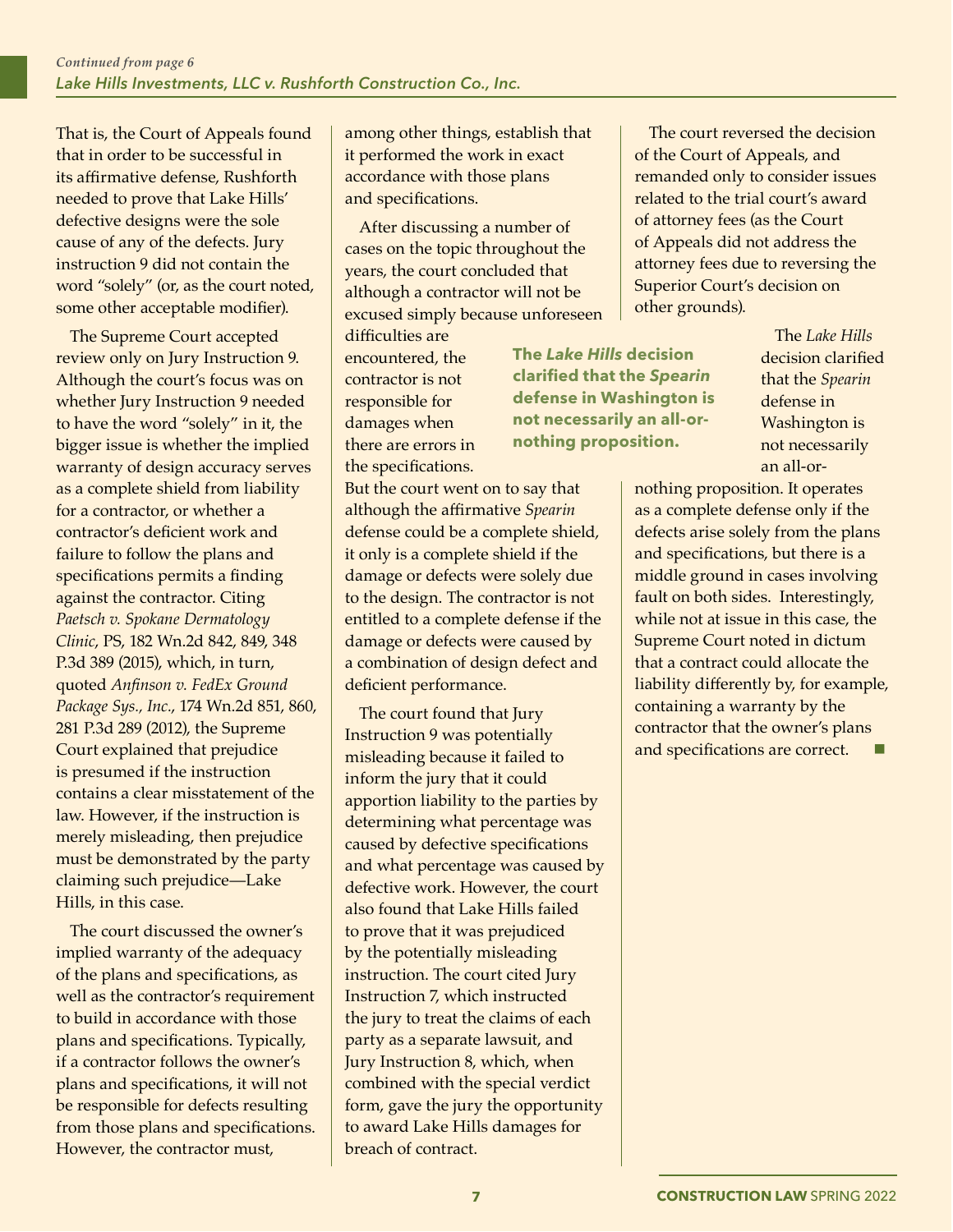#### *PELLCO Construction, Inc. v. Cornerstone General Contractors, Inc.*  (19 Wn. App. 2d 1024, 2021 WL 4523088 (2021))

**Court of Appeals' Decision Warns Disappointed Bidders** 

*By Emily Yoshiwara – Groff Murphy PLLC and Evan Brown – Stoel Rives LLP*

**to Act Fast or Lose Opportunity for Relief**

**In** PELLCO Construction, Inc. v.<br>Cornerstone General Contractors,<br>1974 (2001), 2014 **n** *PELLCO Construction, Inc. v. Inc.*, 19 Wn. App. 2d 1024 (2021), 2021 WL 4523088 (unpublished), review dismissed, 199 Wn.2d 1002, 504 P.3d 825 (2022), the Washington Court of Appeals, Division I, addressed several important issues relating to whether and when the Washington appellate courts will consider a moot bid protest appeal on public

interest grounds. The clear takeaway is that even where a bid protest presents novel issues of statutory interpretation, the courts are unlikely to consider an otherwise moot appeal.

Although the appeal presented a significant

issue of statutory interpretation, the case was decided on justiciability grounds. The court's decision reinforces the well-established rule that a disappointed bidder seeking to enjoin award of a public contract must promptly seek emergency relief, including an emergency stay or other injunctive relief, to prevent the contracting agency from executing the challenged contract and thereby rendering a bid protest moot. Although this can present a practical challenge, it is crucial to avoid dismissal of an appeal as moot. While there are exceptions to the general rule that an appellate court will not consider a moot appeal, the court's decision in *PELLCO* demonstrates that they are few and rarely applicable.

*PELLCO* arose from a GC/CM project to build a concert hall for Inglemoor High School in Kenmore, Washington. The GC/CM had bid on a combined bid package for which it would perform some work with its own forces and subcontract other work, and was awarded the package as the low bidder. The appellant, PELLCO, was a disappointed bidder that

**The clear takeaway is that even where a bid protest presents novel issues of statutory interpretation, the courts are unlikely to consider an otherwise moot appeal.**

protested the award on grounds that the GC/CM did not customarily perform the work and therefore was ineligible to bid under RCW 39.10.390, which prohibits a GC/CM from bidding on

subcontract work if such work is not customarily performed or supplied by the GC/CM. The school district denied the protest and indicated it would award the subcontract to the GC/CM.

PELLCO brought an action in King County Superior Court seeking to enjoin execution of the subcontract, but the court denied a preliminary injunction. Notably, the appellant did not seek an emergency stay from the Court of Appeals to preserve the dispute for appeal. With no injunction or stay in place, the GC/ CM and school district executed the subcontract. Under longstanding law, this rendered the protest moot. See *Dick Enterprises, Inc. v. Metro. King Cnty.*, 83 Wn. App. 566, 569, 922 P.2d 184 (1996).

PELLCO sought review from the Court of Appeals despite conceding that the dispute was moot after execution of the subcontract. It therefore had to overcome the general presumption against review of moot disputes and issuance of advisory opinions. PELLCO argued that the exception for "matters of continuing and substantial public interest," *Sorenson v. City of Bellingham*, 80 Wn.2d 547, 558, 496 P.2d 512 (1972), should apply because its appeal sought statutory interpretation of RCW 39.10.390, which PELLCO argued was critical to future GC/CM procurements.

The court began its analysis by noting that the public interest exception applies only where the public interest in the moot issue is "overwhelming." 2021 WL 4523088 at \*2 (quoting To-Ro *Trade Shows v. Collins*, 144 Wn.2d 403, 416, 27 P.3d 1149 (2001)). It then applied the following five-factor test derived from *Sorenson and Westerman v. Cary*, 125 Wn.2d 277, 892 P.2d 1067 (1994):

In determining whether there is sufficient public interest to justify issuing an advisory opinion, courts consider several criteria: 1) the public or private nature of the question presented; 2) desirability of an authoritative determination for the future guidance of public officers; 3) likelihood of future recurrence; 4) the level of genuine adverseness and quality of advocacy; [and] 5) the likelihood the issue will escape review due to short-lived facts.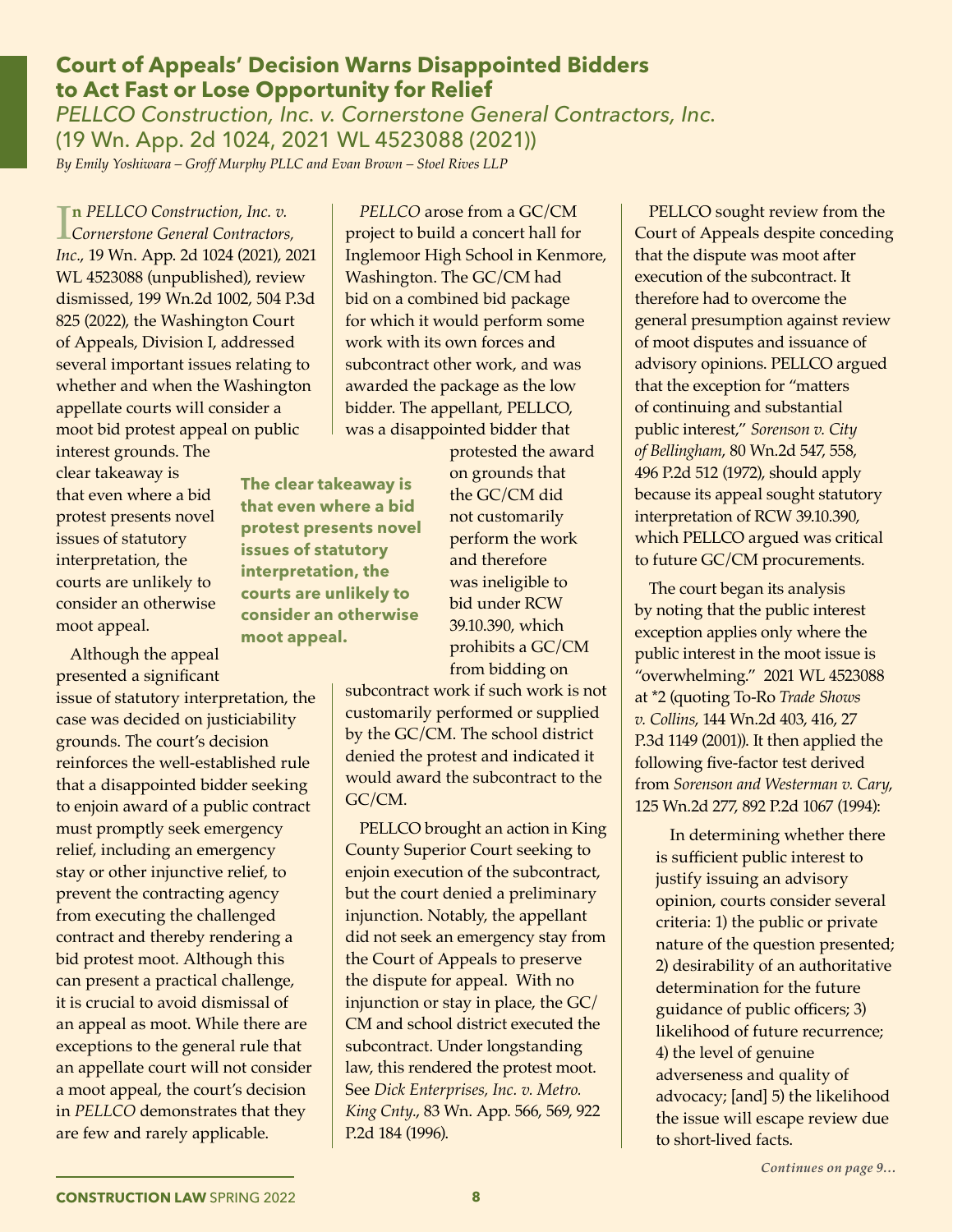#### 2021 WL 4523088 at \*2.

With respect to the first factor, PELLCO argued that there was a public interest because of the amount of taxpayer dollars spent on public contracting. However, the court determined that because PELLCO's protest served its own commercial interest in the work on which it bid, it presented an issue of a private nature. However, because the appeal also involved a public procurement statute, it also presented an issue of public interest. On balance, this factor did not weigh heavily in favor of review because the nature of the issue was both public and private.

In addressing the second factor, PELLCO argued that the court should consider the issue so as to provide guidance to public officers bound by the same procurement statute. However, PELLCO presented no evidence that any public officer was seeking such guidance, arguing in essence that court should provide an advisory opinion simply to clarify the statute. The court rejected the argument.

With respect to the likelihood of recurrence and escape of future review, the court noted that "[w]hile the standing of a disappointed bidder is fleeting, bidders are not without remedy." 2021 WL 4523088 at \*3. The court noted that a protesting bidder denied an injunction by the trial court can seek an emergency stay in the appellate

court to prevent execution of the contract during the pendency of the appeal. But PELLCO failed to seek such relief despite an opportunity to do so and thereby failed to preserve the case for appeal. Accordingly the court noted that "PELLCO's failure to seek relief while its case was justiciable does not mean the issue will evade review in the future." *Id.* 

With respect to genuine adverseness and the quality of advocacy, the court limited the applicability of the factor because

a hearing on the merits had been conducted by the trial court. This minor factor was the only one weighing in favor of the public interest exception.

On balance, the court determined that the factors weighed against application of the public interest

**A disappointed bidder must act swiftly as its standing is "fleeting."** 

exception such that the court would accept a moot case. Should the underlying statutory interpretation

question arise again, a protesting bidder should expect to seek emergency injunctive relief not only from the trial court but from the appellate court as well if the trial court denies the relief. A disappointed bidder must act swiftly as its standing is "fleeting." A bidder should not expect the public interest exception to the rule against advisory opinions to provide a fallback if appropriate emergency relief is not timely sought on appeal.

## **Supreme Court Addresses WISHA Liability for Staffing Agencies**

*Dep't of Lab. & Indus. v. Tradesmen Int'l, LLC (198 Wn.2d 524, 497 P.3d 353 (2021)) By Jedidiah Blake – Oles Morrison Rinker & Baker LLP*

I *& Indusries v. Tradesmen*  **n** *Department of Labor International, LLC*, 198 Wn.2d 524, 497 P.3d 353 (2021), the Washington Supreme Court consolidated two cases involving separate staffing agencies to determine whether "in

a joint employment context, staffing agencies may be liable employers for safety violations under WISHA."

Staffing Agency Tradesman International (Tradesman) contracted with Dochnahl Construction (Dochnahl) to

provide temporary workers. Under the contract, Tradesman was responsible for providing wages and insurance for the workers and Dochnahl was responsible

*Continues on page 10…*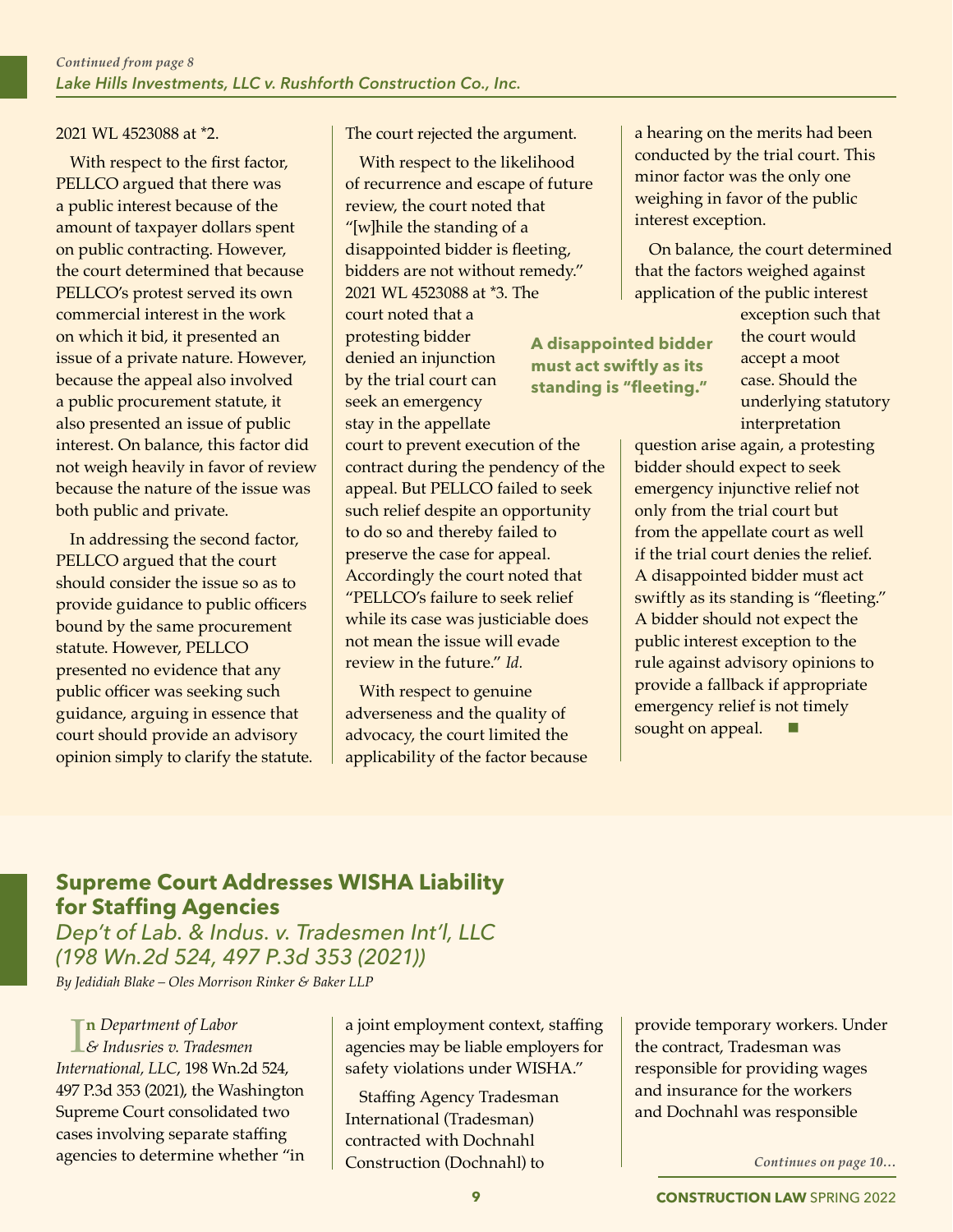for directing and controlling Tradesman employees. The contract included a safety clause which required that Dochnahl provide a safe environment that complied with federal Occupational Safety and Health Administration ("OSHA") standards. Dochnahl also had to provide safety training or equipment as needed and Tradesman had the right to inspect a jobsite for safety hazards.

After inspecting the site, Tradesman assigned a worker to a Dochnahl jobsite on Federal Avenue in Seattle in April 2016. Without notifying Tradesman, Dochnahl reassigned the worker to another jobsite on Palatine Avenue that Tradesman did not inspect. After inspecting the site, the Department of Labor & Industries ("L&I") found the Tradesman employee working near an unsafe trench and unsafe scaffolding and cited Tradesman for two Washington Industrial Safety and Health Act ("WISHA") violations. On appeal, the Board of Industrial Insurance Appeals overturned the citations finding that Tradesman was not a liable employee because it did not control the worker or the work environment. The superior court and Court of Appeals affirmed the Board's decision.

Similarly, Laborworks Industrial Staffing Specialists (Laborworks), another staffing agency, contracted with Strategic Materials (Strategic) to provide temporary workers for Strategic's recycling plant. Under the contract, Laborworks provided the wages and insurance for the workers and Strategic provided supervision, control, and a safe work environment compliant with

OSHA standards. Strategic would also provide safety training or equipment as needed. Generally, Laborworks provides an L&I bloodborne pathogens online training to its workers. When inspecting the recycling plant, Laborworks noted that employees would be exposed to needles and glass and so needed safety equipment. Laborworks also generally offers hepatitis B vaccinations to employees for the risk of blood-borne pathogen exposure.

Laborworks employees were assigned to the plant, and in August 2016 L&I inspected the plant and discovered that a Laborworks employee had been poked by a needle in July. After investigating, the Department found that several Laborworks employees worked onsite without receiving bloodborne pathogen training or a hepatitis B vaccination. Laborworks received five citations for WISHA violations. The Board reversed the citations finding that Laborworks did not control the workplace. The superior court reinstated the citations, but the Court of Appeals reversed and vacated them.

In determining employer liability under WISHA, the Board and the courts look to federal OSHA law and the economic realities test. The economic realities test is a list of factors that the court uses to determine whether the staffing agency or the host employer should be cited:

1) who the workers consider their employer;

2) who pays the workers' wages;

3) who has the responsibility to control the workers;

4) whether the alleged employer has the power to control the workers;

5) whether the alleged employer has the power to fire, hire, or modify the employment condition of the workers;

6) whether the workers' ability to increase their income depends on efficiency rather than initiative, judgment, and foresight; and

7) how the workers' wages are established.

**The** *Tradesman* **decision clarifies the standard for liability for staffing agencies under WISHA and how it is to be applied.**

> Here, the court held that control of the workers and control of the physical work environment are the primary considerations for determining employer liability under OSHA and WISHA. Specifically, the court looks at the specific safety hazard involved in the violation and then determines the putative employer's level of control over the work being performed, the workers, and work conditions on site; ability to abate the hazards; and level of knowledge about the particular hazard. This standard is applied on a case-bycase basis.

The court held that Tradesman was not a liable employer under WISHA because Dochnahl had sole responsibility to direct and control Tradesmen employees on the site. Further, Dochnahl moved the employee to another jobsite that Tradesmen did not get to check so Tradesmen had no ability to